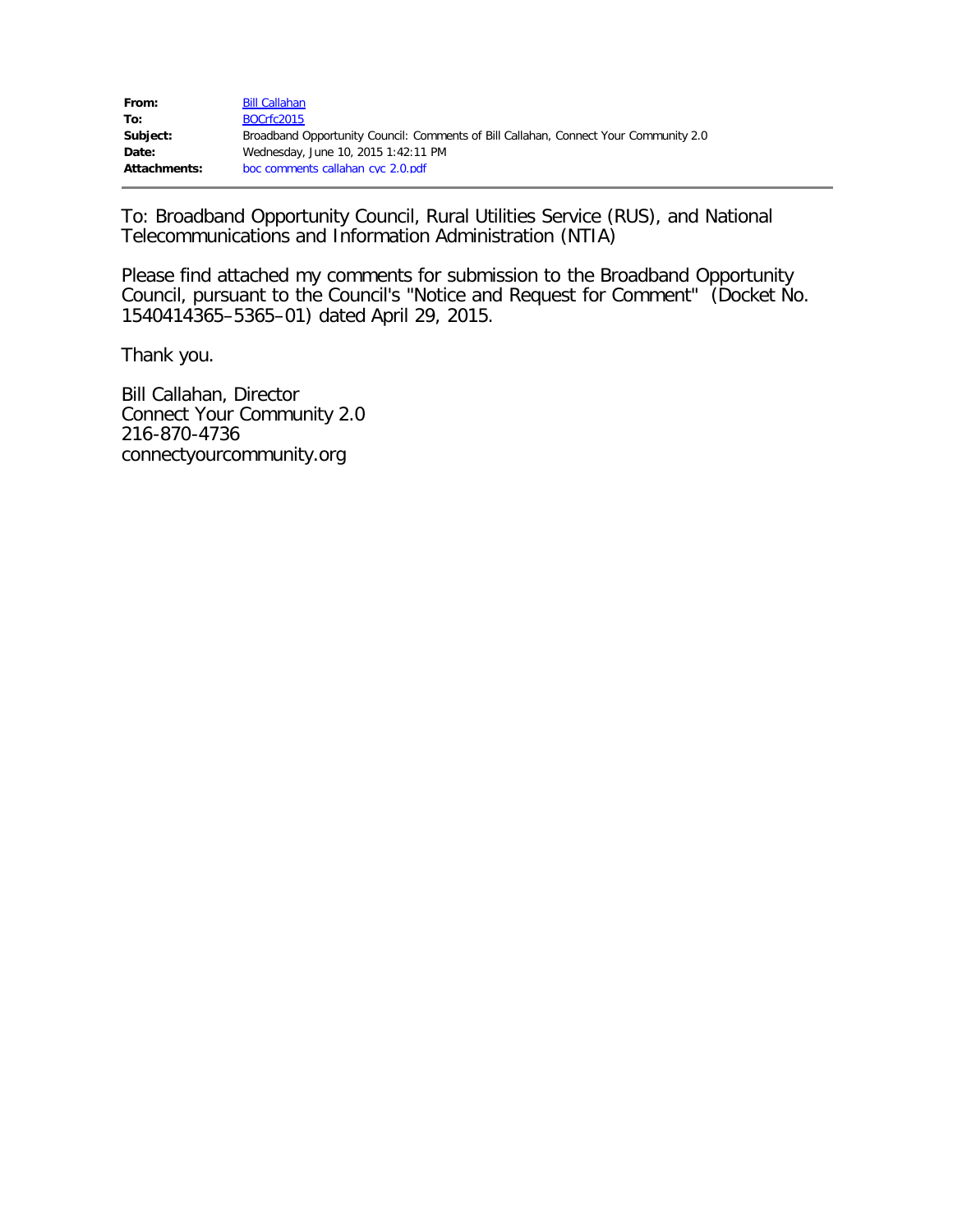To: Broadband Opportunity Council Rural Utilities Service (RUS) National Telecommunications and Information Administration (NTIA) From: Bill Callahan, Director, Connect Your Community 2.0, Cleveland, OH

*Re: Docket No. 1540414365–5365–01, Broadband Opportunity Council Notice and Request for Comment*

## **Comments of Bill Callahan, Director, Connect Your Community 2.0**

Submitted June 10, 1015

Thank you for the opportunity to contribute to this important deliberation. The organization I represent is a member of the National Digital Inclusion Alliance and supports the comments being submitted today by NDIA Executive Director Angela Siefer. My comments are intended to provide a concrete local perspective on several of NDIA's proposals.

I'm director of a collaborative of organizations in greater Cleveland and Detroit called "Connect Your Community 2.0", or CYC 2.0. Our participants (Attachment 1) are local nonprofits and institutions which share a longstanding commitment to promoting digital literacy and sustainable broadband adoption by low-income residents in our communities, which, as you may know, suffer from some of the nation's highest percentages of households lacking home Internet access of any kind. (See Attachment 2, a chart drawn from the U.S. Census' American Community Survey for 2013.)

Most of CYC 2.0's participants were contractual partners or active participants in the Connect Your Community (CYC) Project, a U.S. Department of Commerce Broadband Technology Opportunities Program Sustainable Broadband Adoption project operated from 2010 to 2013 by Cleveland-based OneCommunity. The CYC Project, which I directed, engaged fifteen community-based nonprofit partners to recruit, train, equip and support new broadband adopters in eight localities in Ohio, Michigan, Kentucky, North Carolina and Florida. The Project exceeded its goal of 26,000 documented "Sustainable Broadband Adopters" including about 23,000 previously unconnected home broadband subscribers, and provided free basic computer training to more than 33,000 individual adult participants in the process. CYC classes were conducted by project staff and volunteers in more than 350 separate community locations. (More information about that Project, including curriculum, local approaches and outcomes, and survey research with graduates can be found at http://connectyourcommunity.org/about-cyc-1-0/.)

The mission of CYC 2.0 is to build on the capacities and expertise of our participants -- especially the capacity, expertise and data created through BTOP's investment in the CYC Project – to develop a locally sustainable model for ongoing, large-scale digital literacy and adoption work serving our lowincome neighbors. We believe the key to success in this mission is support from a variety of investment partners that have objective, compelling business reasons to help reduce Internet access barriers for their constituents.

Those prospective investment partners include, among others:

local hospitals (to support PHR adoption by low income patients and help meet Federal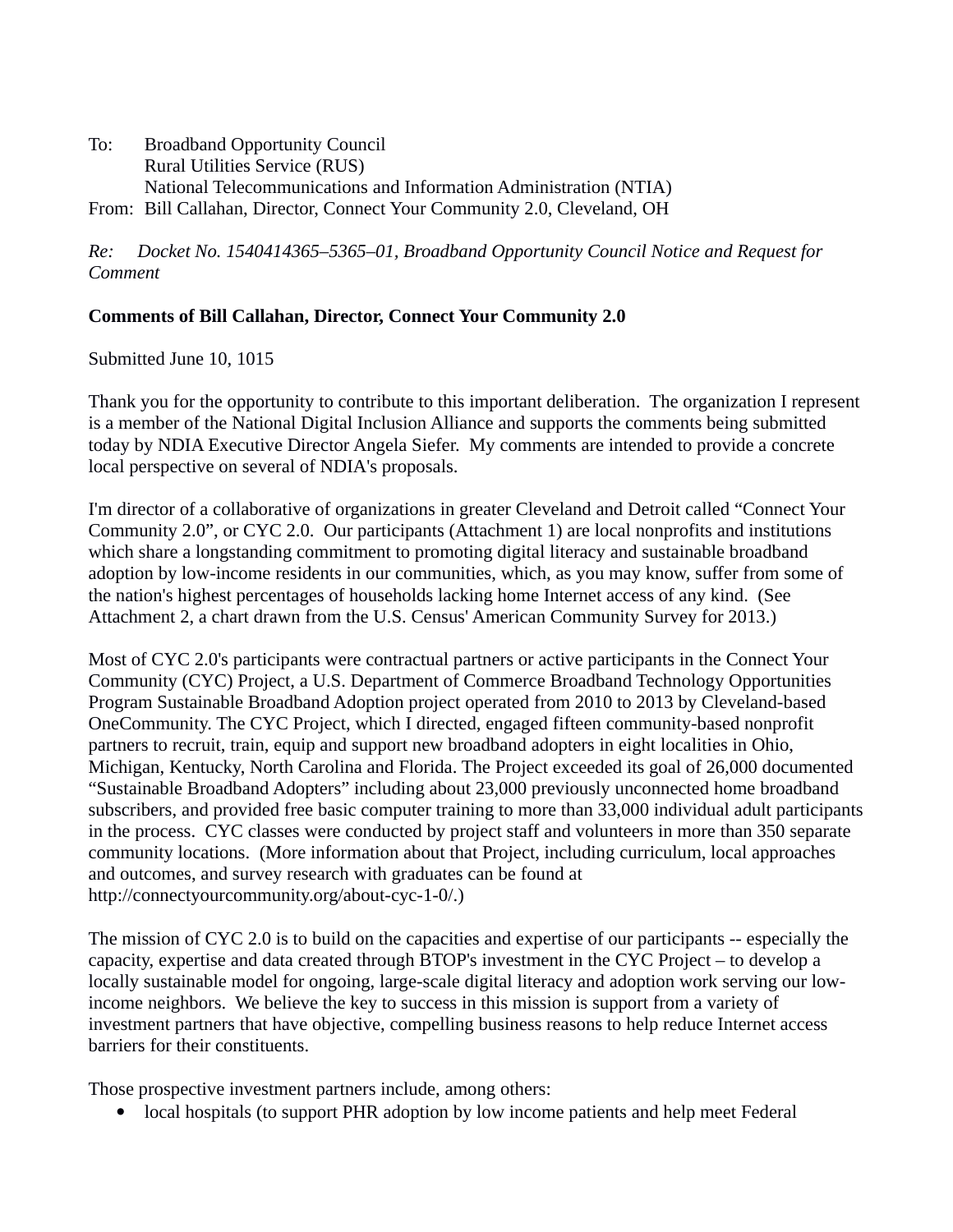meaningful use requirements)

- banks (to help inner-city customers to adapt to online banking, keep them as customers and avoid Community Reinvestment Act problems as branch consolidation pressures mount)
- state, city and county government, which increasingly rely on online tools for managing human services, unemployment and workforce services, tax filings, utility payments, permitting, public safety interactions with citizens, civic information sharing, and numerous other routine functions – tools which are inaccessible to a large proportion of Cleveland and Detroit citizens.

The Commission has asked, under *"D. Promoting Broadband Adoption"*:

*16. What federal programs within the Executive Branch should allow the use of funding for broadband adoption, but do not do so now?*

*17. Typical barriers to broadband adoption include cost, relevance, and training. How can these be addressed by regulatory changes by Executive Branch agencies?*

I want to suggest three specific areas in which programmatic or regulatory action by Executive Branch agencies could materially help our efforts to develop local broadband adoption partnerships, on the model described above, in Cleveland and Detroit.

**1) Department of Health and Human Services support for healthcare provider/community efforts to help non-connected Medicaid and Medicare households to become "PHR-ready".** More than 60% of Cleveland and Detroit households with incomes below \$20,000 lack home Internet service of any kind (including mobile), according to the 2013 ACS. The same is true of about 58% of Cleveland residents over the age of 65. Yet the hospital systems and community health centers serving our cities face increasingly challenging "meaningful use" targets for Patient Health Record adoption and use by these patient populations.

CYC 2.0 participants in both Cleveland and Detroit have met with local hospital representatives to explore collaborations on low-income PHR adoption, and Cleveland's Ashbury Senior Computer Community Center is currently conducting a pilot MyChart training program in cooperation with MetroHealth, the county safety-net hospital, and the Center for Health Research and Policy. But these efforts have been hobbled by lack of significant funding possibilities.

A recent article in the Journal of General Internal Medicine<sup>[1](#page-2-0)</sup> addresses this as a national problem and observes: *"From the access and training perspectives, available funds from both federal/state agencies as well as healthcare systems would ensure increased opportunities for more vulnerable patients to be able to use online tools for health management."*.

HHS should take the initiative to identify funding streams (from public dollars, foundations as well as other industry stakeholders like EHR vendors) to begin addressing this problem in the most straightforward way: Support for community digital literacy and adoption programs organized in partnership with providers, and focused on empowering low-income patients to make meaningful use of their providers' Personal Health Record tools.

<span id="page-2-0"></span>1 *Courtney R. Lyles and Urmimala Sarkar, "Health Literacy, Vulnerable Patients, and Health Information Technology Use: Where Do We Go from Here?", J Gen Intern Med, 1/15/2015 (published online)*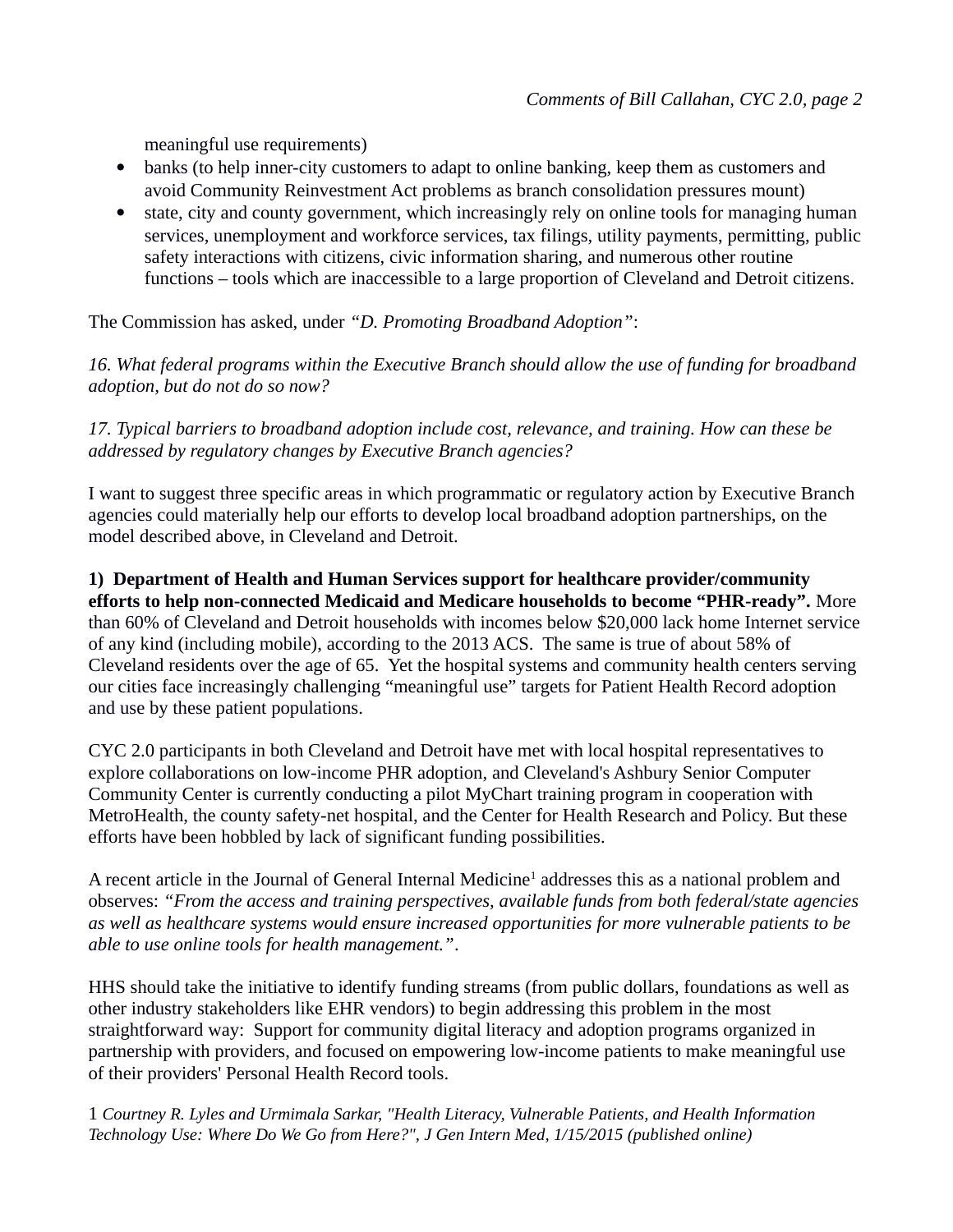**2) Community Reinvestment Act credit for bank investments in community digital literacy and adoption programs that empower inner-city customers to use online banking.** The mass migration of customers to electronic banking is causing many banks, including some with major neighborhood branch presences in Cleveland and Detroit, to undertake branch consolidations as well as repositioning to traffic-heavy locations like suburban grocery stores. This process may be inevitable, but it leaves the banks vulnerable to the loss of non-connected customers of the closed branches, not to mention Community Reinvestment Act issues. And of course it reduces access to financial services and choices for the affected customers and communities.

We believe there is a common interest between banks and community digital inclusion programs in helping the customers in question, and unconnected community residents in general, to gain broadband access and skills to use online banking tools. The Office of Comptroller of the Currency should encourage this shared interest by allowing banks subject to its regulatory authority to gain credit in their Community Reinvestment Act ratings for investing in training partnerships with digitally underserved communities, and by taking leadership to extend the practice through its coordination with the independent regulatory agencies.

**3) Explicit Community Development Block Grant eligibility for community investments in broadband access and digital literacy for low and moderate income households.** Almost all local public funding for neighborhood computer literacy and adoption programs in Cleveland has come in the form of small CDBG contracts from City Council "ward allocations". These grants are always too small to have strategic impact because they are categorized as "public service" expenditures that must fit within the city's fixed CDBG public service expenditure "cap", along with numerous competing services priorities like senior programs, community safety programs, etc. Investment in actual access infrastructure (e.g. community wifi meshes) is even more limited.

The Department of Housing and Urban Development could open up significant possibilities for neighborhood-based solutions to Cleveland and Detroit's very severe digital disconnection problem by designating Internet connectivity and digital literacy for low and moderate income residents as an eligible activity category, separate from the capped public services category.

Thank you.

*For more information contact:* Bill Callahan, Director Connect Your Community 2.0 [bill@connectyourcommunity.org](mailto:bill@connectyourcommunity.org)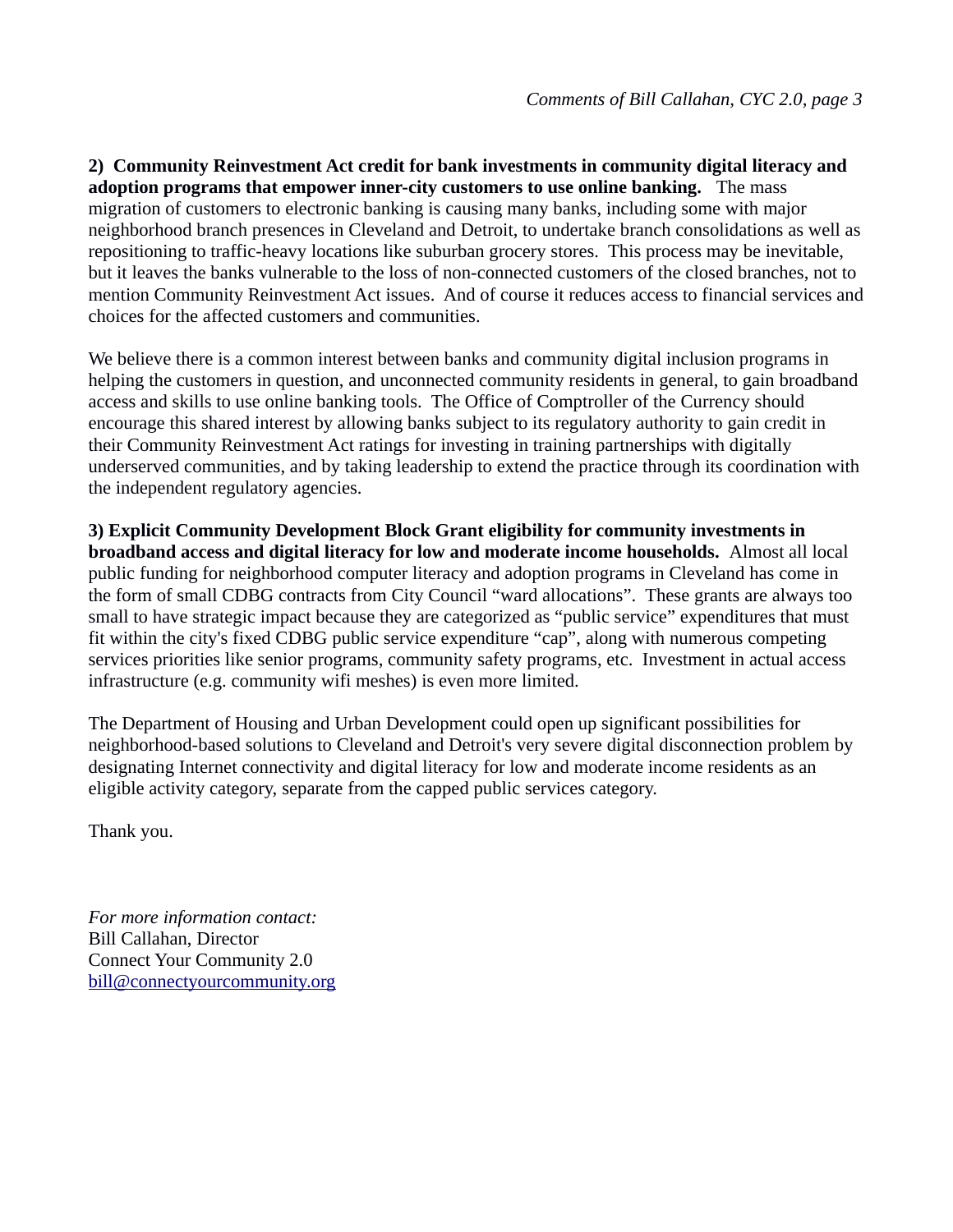## *Attachment 1*: **Connect Your Community 2.0 participating organizations**

*Cleveland* Ashbury Senior Computer Community Center Center for Health Research and Policy Cleveland Housing Network Community Training Center Cleveland Community Development Department Connect Lorain County Cuyahoga Community College Cuyahoga County Public Library **OneCommunity** Seeds of Literacy The Straightway Project

*Detroit* Focus:HOPE Matrix Human Services Wayne State Center for Urban Studies Community Telecommunications Network